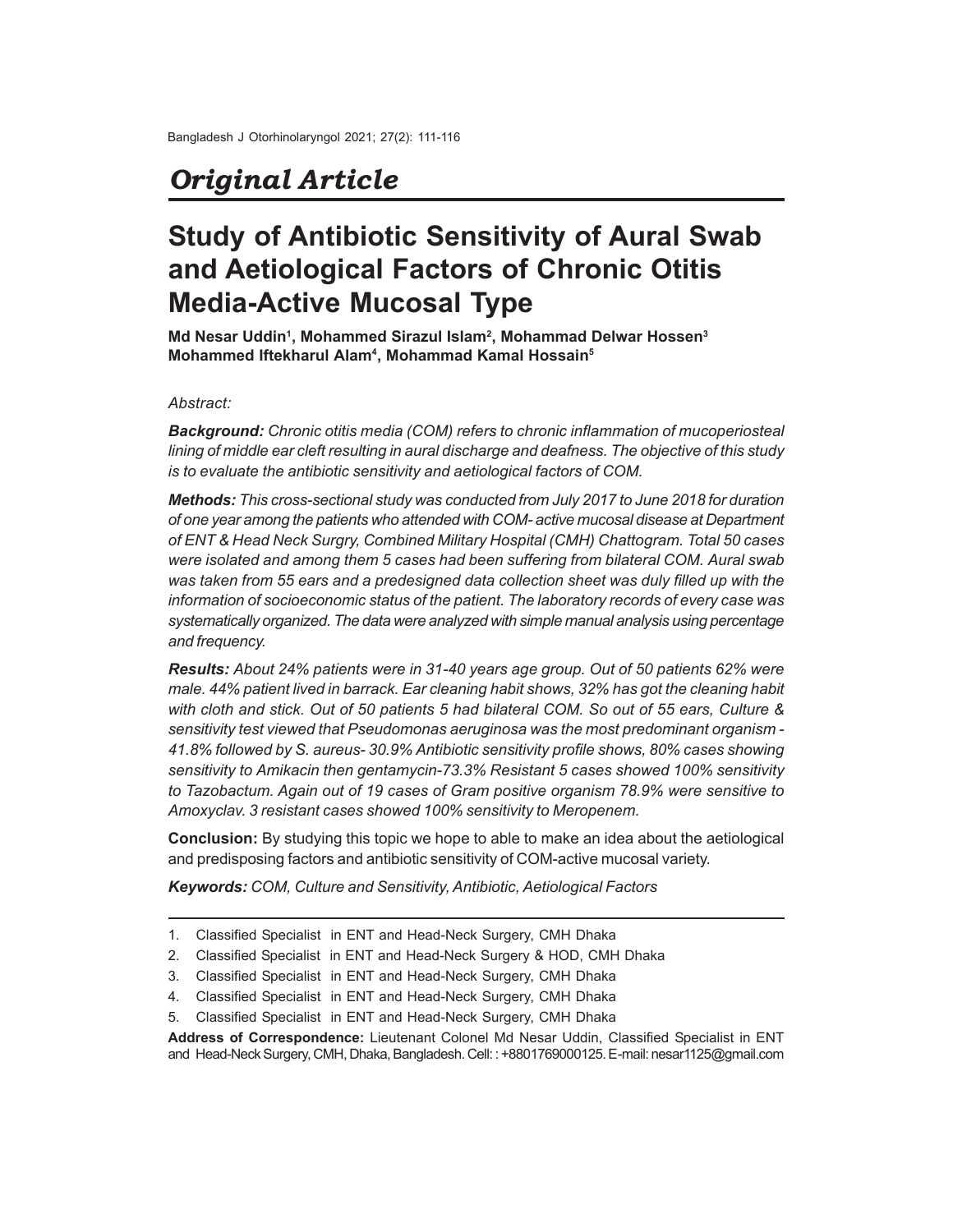#### **Introduction:**

Chronic otitis media and its complications are the most common conditions seen by otologists, pediatricians and general practitioners. Early bacteriological diagnosis of all cases will assure accurate and appropriate effective therapy. Knowledge of the local microorganism pattern and their antibiotic sensitivity is the essential to formulate a protocol for empirical antibiotic therapy<sup>1</sup>.

In Bangladesh COM is a common disease in clinical practice. Prevalence of COM on developing countries represent a wide range-0.4% to 33.3%. In Bangladesh its prevalence is 7.39%<sup>2</sup> .

The word COM implies a permanent abnormality of the pars tensa or pars flacida, most likely a result of earlier acute otitis media, negative middle ear pressure or otitis media with effusion. Here a long standing inflammatory disease affecting mucoperiosteal lining of the middle ear cleft is found<sup>3</sup>.

It is generally believed that mucosal COM arise from an episode of acute otitis media where after rupturing the tympanic membrane fails to heal. Repeated infection occurs in the middle ear from the nasopharynx either by aspiration of nasopharyngeal microbes or due to reflux from the nasopharynx. Repeated infection also occurs by transportation of microbes from the ear canal through the perforation<sup>4,5</sup>.

Malnutrition, lack of personal care, low socioeconomic condition, poor hygiene, overcrowding, cleaning ear with unsterile material, trauma to the ear all are individual factor in the development of chronic otitis media. Insertion of tympanostomy tube is also a recognized cause of subsequent tympanic membrane perforation<sup>6</sup>.

Treatment is directed to make the ear dry, prevent recurrent infection and improve hearing and also make the ear safe from various complications. Treatment includes ear toileting, topical antibiotic, systemic antibiotic and surgical treatment. It depends upon the condition of the ear and also directed to improvement of the predisposing factors and other causative factors<sup>7</sup>.

A wide range of organisms are isolated from the cases of COM which vary from study to study. Predominating organisms are Pseudomonas aerugenosa. Besides Staphylococcus aureus, Proteus species, E.coli, Diptheroids, Streptococci, bacteroids. Mixed pathogen and fungi may also be present<sup>8,9</sup>.

The subject of my study is chronic mucosal disease in relation to their bacteriological pattern, isolated from the affected ear. By studying these, we hope to able to make an idea about the aetiological and predisposing factors of disease. We also hope to detect the most sensitive antibiotic for appropriate treatment.

#### **Methods:**

This cross sectional study was conducted from July 2017 to June 2018 for duration of one year among the patients who attended with COM- active mucosal disese at Department of Otolaryngology & Head Neck Surgery, CMH Chattogram.

#### **Inclusion Criteria:**

- 1. Chronic aural discharge for more than 3 months
- 2. Patient not receiving antibiotics for at least last 14 days
- 3. COM active mucosal disease

#### **Exclusion Criteria:**

- 1. COM sqamous type
- 2. Otomycosis
- 3. Otitis externa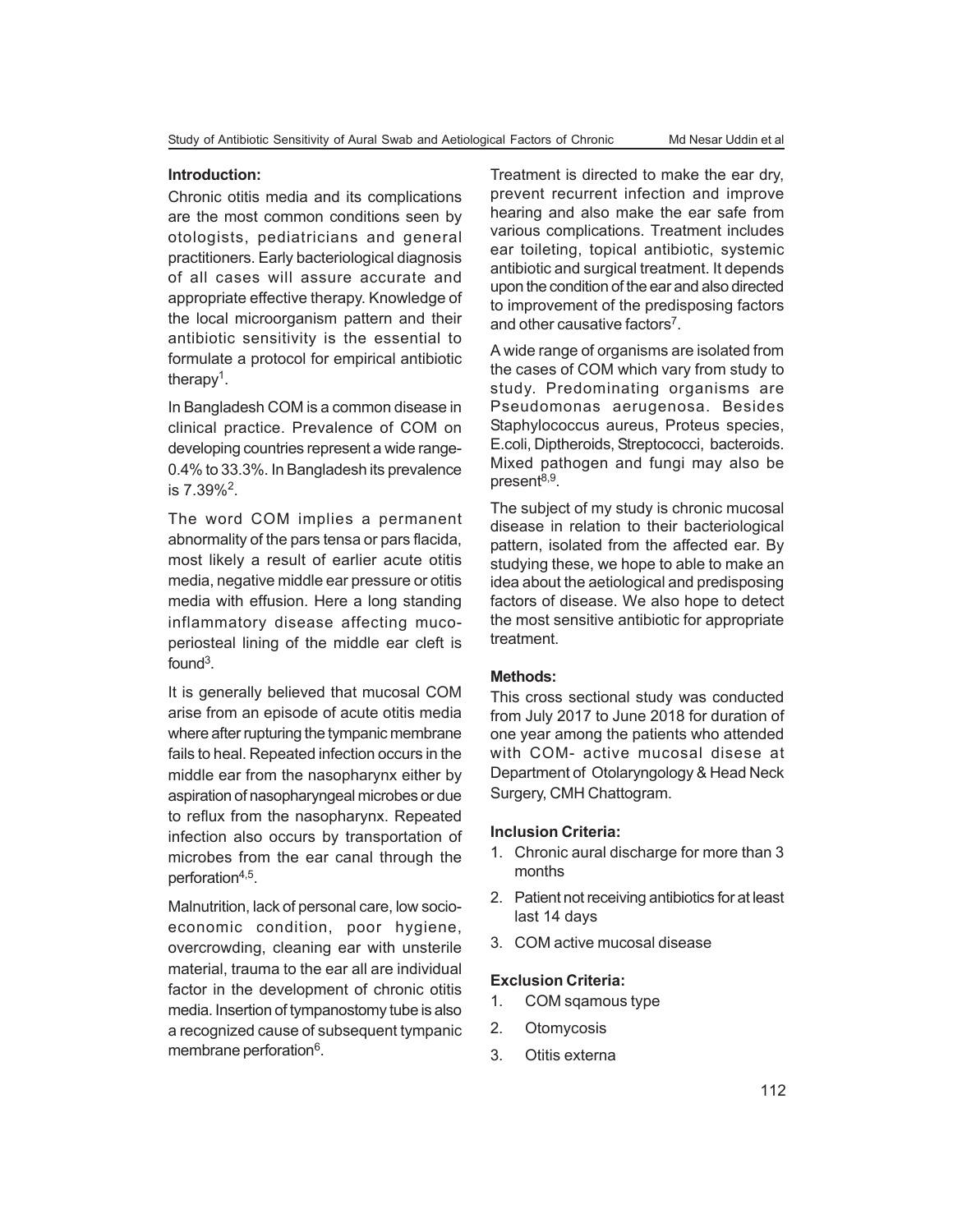For all procedure written informed consent from all study subjects were taken. Confidentiality of subjects was maintained. All relevant history and data were collected in a pre designed data collection sheet on the basis of age, sex, educational status, socioeconomic condition ,area of residence and laboratory record of causative organism and antibiotic sensitivity.

The data were analyzed with simple manual analysis using percentage & frequency.

#### **Results:**

Out of 50 Patients 31 (62%) were male and 19 (38%) were female. Male, female ratio was 1.6:1. Most of the patient are in 31-40 age group.

### **Table I :** *Age group distribution (n=50)*

| SI. No. | Age        | Total number  | %   |
|---------|------------|---------------|-----|
|         | (in years) | of cases n=50 |     |
| 01      | < 01       | 02            | 4%  |
| 02      | $01 - 10$  | 11            | 22% |
| 03      | $11 - 20$  | 08            | 16% |
| 04      | $21 - 30$  | 10            | 20% |
| 05      | $31-40$    | 12            | 24% |
| 06      | 41-50      | 4             | 8%  |
| 07      | 51-60      | 02            | 4%  |
| 08      | >61        | 01            | 2%  |

#### **Table II :** *Ear cleaning habit of study population (n=50)*

| <b>Materials</b>  | No. | %   |
|-------------------|-----|-----|
| Cotton bud        | 06  | 12% |
| Match stick       | 08  | 16% |
| Feathers          | 05  | 10% |
| Cloth with sticks | 16  | 32% |
| Hair clips        | 04  | 08% |
| No habit          | 11  | 22% |

| Table III :                 |
|-----------------------------|
| Organisms identified (n=55) |

|    | SL. Name of        | <b>Total number</b> | $\frac{0}{0}$ |
|----|--------------------|---------------------|---------------|
|    | No organism        | of cases            |               |
| 1. | Pseudomonas        | 23                  | 41.8%         |
|    | aeruginosa         |                     |               |
| 2. | Staph. aureus      | 17                  | 30.9%         |
| 3. | Proteus            | 03                  | 5.45%         |
| 4. | Esch. coli         | 03                  | 5.45%         |
| 5. | Strept. pneumoniae | 02                  | 3.63%         |
| 6. | Klebsiella         | 01                  | 1.81%         |
| 7. | Mixed organism     | 01                  | 1.81%         |
|    | (Pseudomonas &     |                     |               |
|    | Candida albicans)  |                     |               |
| 8. | No organism        | 05                  | 9.09%         |

## **Table IV :**

#### *First line antibiotic Sensitivity test (n-30).*

| SI.          | 1 <sup>st</sup> line sensitive | No. of | $\%$  |
|--------------|--------------------------------|--------|-------|
| No.          | antibiotic                     | cases  |       |
| $\mathbf{1}$ | Amikacin                       | 24     | 80%   |
| 2.           | Gentamycin                     | 22     | 73.3% |
| 3.           | Ciprofloxacin                  | 21     | 70%   |
| 4.           | Azythromycin                   | 16     | 53.3% |
| 5.           | Cefalosporin                   | 15     | 50%   |
| 6.           | Clindamycin                    | 5      | 16.6% |
| 7            | Resistant                      | 5      | 16.6% |

#### **Table V :**

#### *Second line antibiotic sensitivity test (n=5)*

| SI. | 2 <sup>nd</sup> line sensitive | No. of | %    |
|-----|--------------------------------|--------|------|
| No. | antibiotic                     | cases  |      |
|     | Carbenicillin                  | 4      | 80%  |
| 2   | <b>Tazobactum</b>              | 5      | 100% |

113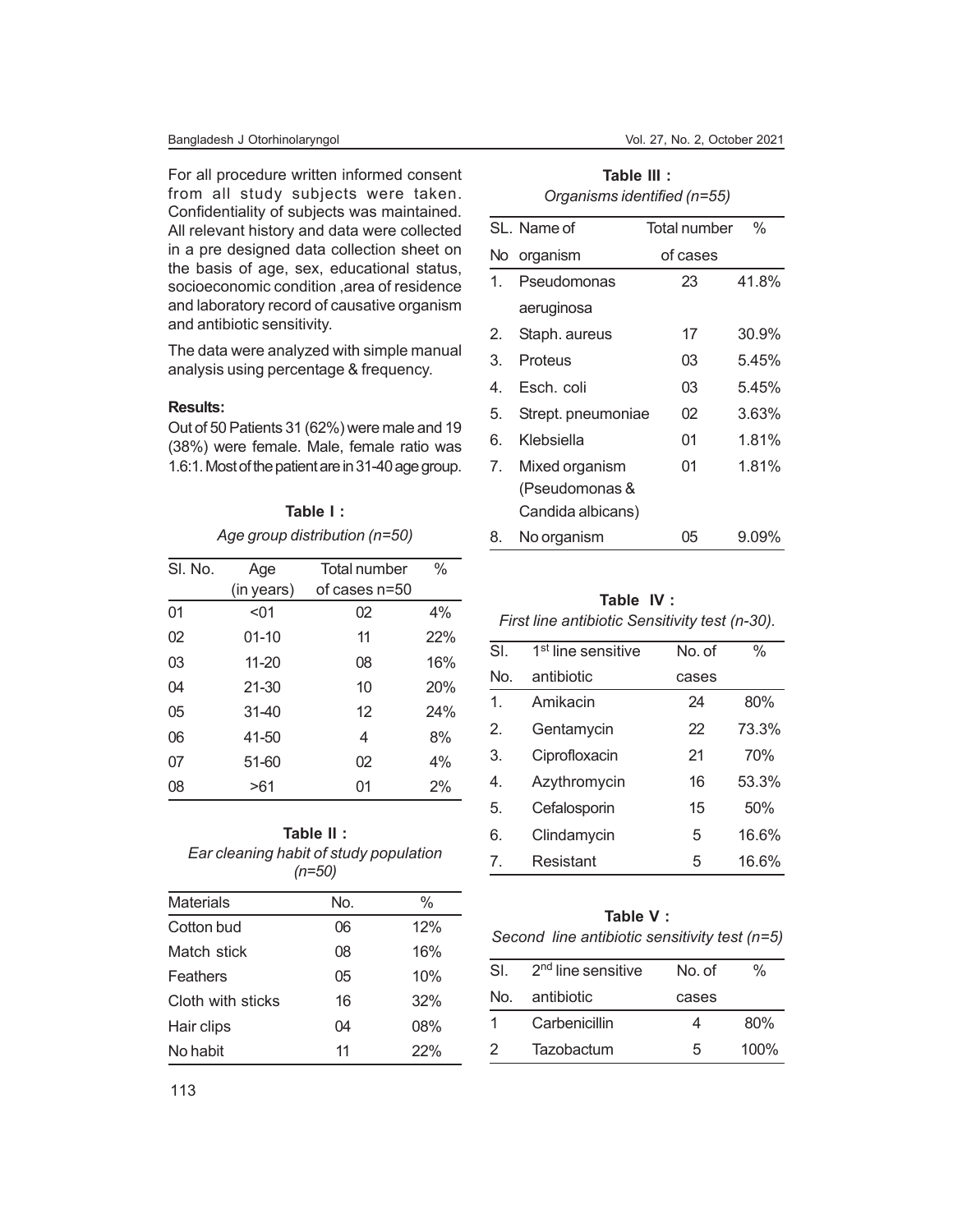| Table VI:                               |
|-----------------------------------------|
| Gram positive organism sensitivity test |
| $(n=19)$                                |

| SI. | 1 <sup>st</sup> line sensitive | No. of | $\%$  |
|-----|--------------------------------|--------|-------|
| No. | antibiotic                     | cases  |       |
| 1   | Amoxyclav                      | 15     | 78.9% |
| 2.  | Ceftriaxone                    | 14     | 73.6% |
| 3.  | Flucloxacillin                 | 14     | 73.6% |
| 4   | Gentamycin                     | 13     | 68.4% |
| 5.  | Ciprofloxacin                  | 13     | 68.4% |
| 6.  | Resistant                      | 3      | 15.7% |

#### **Discussion:**

Among 50 patients, the age distribution showed that highest 24% cases of chronic otitis media (COM) were found in the 31-40 years of age group. But the prevalence of COM were more common in the 0-10 years old age group. This is also supported by Vikram BK et al<sup>10</sup> and Elden LM et al<sup>11</sup> which were carried out in developing countries. The difference of our study may be due to the study carried out in a particular group of population where in proportion, adult population were more common. Similar results were found in two studies which were carried out by Vikram Bk et al<sup>10</sup> and Loy AHC et al<sup>12</sup> in Singapore and India.

This study showed that COM has slight male predominance (1.6:1), also in persons who had a habit of cleaning ears by cloth and sticks (42%). These results were supported by most of the studies which were carried out in different parts of the world. Like Agarwal A et  $al^{13}$  and Gul AA et al<sup>14</sup>.

This study showed 64% patient came from urban area, 44% has pakka housing. But other study showed that the disease were more prevalent in poor housing status, lack of personal hygiene, illiterate populations. As described by Biswas AC et al<sup>15</sup>. The difference was may be due to the fact that in this study most of the patients came from a particular group of population of Armed Forces where their living statuses were better than others. This results were also supported by studies which were carried out in urban population by Ahmed KU et al<sup>16</sup>.

In this series it was revealed that Pseudomonas aeruginosa (41.8%) was the most common isolated organism in COM followed by Staphylococcus aureus (30.9%). This findings were also supported by many studies which were carried out in south-east Asia region showed by Gul AA el at<sup>14</sup> and JHAAk et al<sup>17</sup>. Another studies carried out in Nigeria, Pakistan and North America by Nwabuisi C<sup>18</sup>, Ahmed B el at<sup>19</sup> and Rajat P et al<sup>20</sup> showed Staphylococcus aureus was found the most common isolated organism in chronic suppurative otitis media<sup>18-20</sup>. Our study depicted that Gram negative organism specially Pseudomonas aeruginosa was highly (80%) sensitive to Amikacin and Resistant species 100% was sensitive to Tazobactum. Which was supported by Swayamisidha A et al $^{21}$  and Shyamala R et  $al^{22}$ .

The study also showed Gram positive organism including staphylococcus aureus having highest (78.9%) sensitivity to Amoxyclav. Another study revealed 91% sensitivity of Pseudomonas aeruginosa to Amikacin and 88% to Gentamicin. Moreover Gram negative organism showed 100% sensitivity to Imipenem. Supported by Rahimgir Md et al<sup>23</sup>.

#### **Conclusion:**

Pseudomonas aeruginosa is the commonest pathogen in chronic otitis media, Staphylococcus aureus is another Gram positive organism found. Most of the Gram positive organism are sensitive to Amoxyclav and Gram negative organism are sensitive to Amikacin. So people are to be educated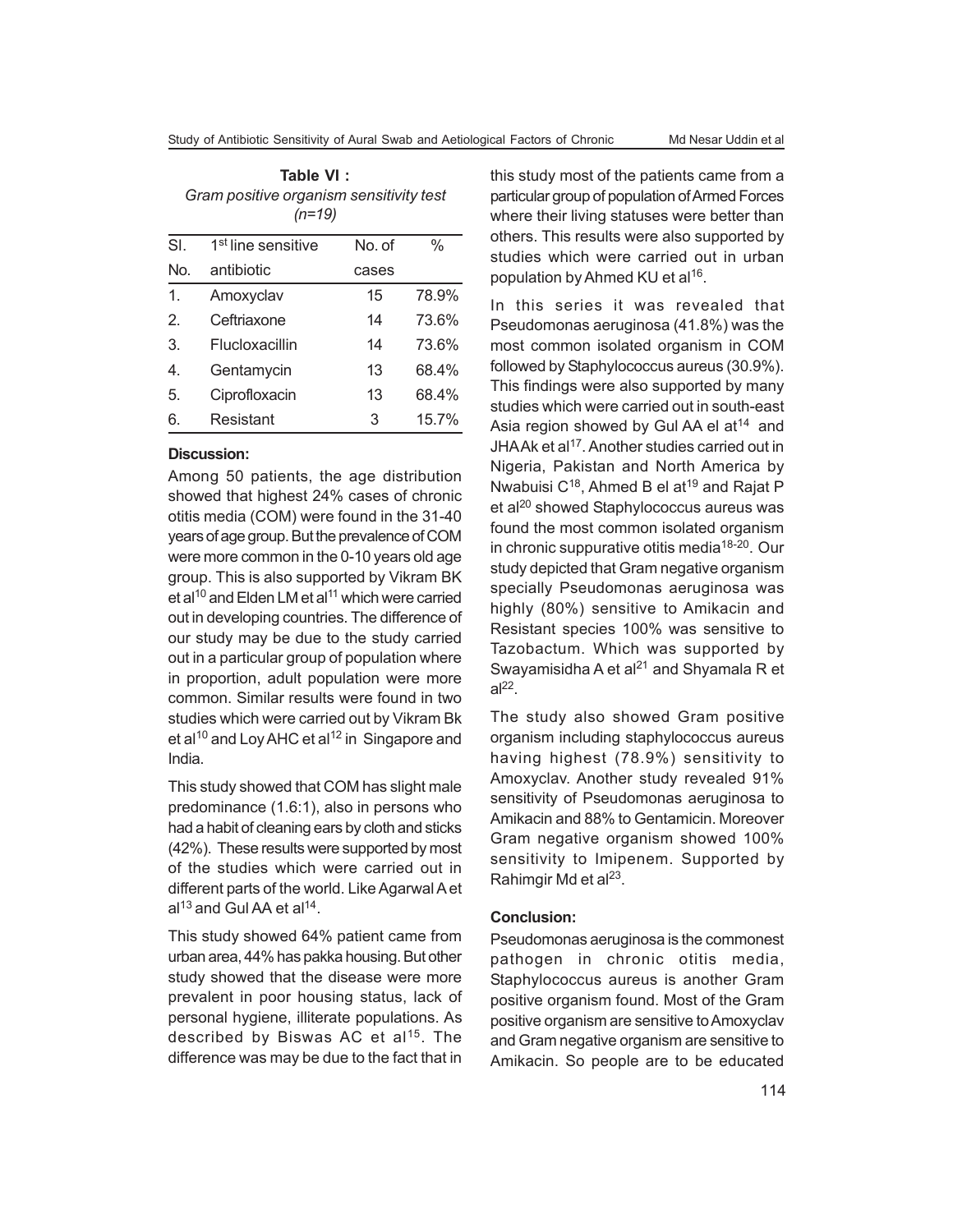regarding their hygiene, housing, personal habit and also to be prescribed appropriate antimicrobial agents that will minimize the period of treatment, misuse of antibiotics and also the relative cost of treatment.

#### **References:**

- 1. Mirza IA, Ali L, Ali L and Arshad M. Microbiology of CSOM – Experience at Bahawalpur. Pak Armed Forces Med J 2008; 4: 82-85.
- 2. Rahim MM, Joarder MAH, Taous A, Hossain D, Ahmed MU and Sayeed AHMN. Prevalence of CSOM in selected rural and urban community of Bangladesh. Bangladesh Journal of Otorhinolaryngology 2006; 12 (1): 1-6.
- 3**.** Browning GG, Merchant SN, Kelly G, Swan IR, Canter R and Mckerrow WS. Chronic otitis media. In: Scott-Brown's otolaryngology, Head and Neck surgery. 7 th ed. 338 Euston Road, London: Hodder Arnold publisher; 2008. p. 3396 - 3445.
- 4. Poorey VK, Arati lyer. Study of bacterial flora in CSOM and its clinical significane. Indian Journal of Otolaryngology and Head-Neck Surgery 2002; 54 (2): 91-95.
- 5. Oyeleke SB. Screening for bacteria agents responsible for otitis media and their antibiogram. African Journal of Microbiology Research 2009; 3(5): 249- 252.
- 6. Youngs R. Chronic suppurative otitis media-mucosal disease, In Ludman disease of the ear.  $6<sup>th</sup>$  ed. 41 Bed ford Square, London: Edward Arnold; 1998. p. 374-385.
- 7. Hamilton J. Chronic otitis media in childhood. In: Scott-Brown's otolaryngology, Head and Neck surgery. 7<sup>th</sup> ed. 338 Euston Road, London: Hodder Arnold publisher; 2008. p. 928-964.
- 8. Afolabi OA, Salaudeen AG, Ologe FE. Pattern of bacterial isolates from patients of CSOM in a tertial hospital, North Central Nigeria. African Health Science 2012; 12(3): 362-367.
- 9. Prakash M, Lakshmi K, Anuradha S**.** Bacteriological profile and their antibiotic susceptibility pattern of cases of chronic suppurative Otitis media. Asian Journal of Pharmaceutical & Clinical Research 2013; 6(3) 210-212.
- 10. Vikram BK, Khaja N, Udayashankar SG, Venkatesha BK and Manjunath DM. Clinico - epidemiological study of complicated and uncomplicated chronic suppurative otitis media. The Journal of Laryngology & Otology 2008; 122: 442- 446.
- 11. Elden LM and Coyte PC. Socioeconomic Impact of Otitis Media in North America. The Journal of Otolaryngology 1998; 27(2): 9-16.
- 12. Loy AHC, Tan AL and Lu PKS. Microbiology of chronic sppurative otitis media in Singapore. Singapore Medical Journal 2002; 43(6): 296-299.
- 13. Agarwal A, Kumar D, Goyal A. Microbiological profile & their sensitivity pattern in patients with ear discharge. Indian Journal of otolaryngology 2013; 19: 5-8.
- 14. Gul AA, Ali L, Rahim E and Ahmed S. Chrnic Suppurative Otitis Media; Frequency of Pseudomonas aeruginosa in patients and its sensitivity to Various antibiotics. Professional Med Journal 2007; 14 (3): 411- 415.
- 15. Biswas AC, Haque AHMZ, Khan FA, Alauddin M and Dutta PG**.** A comparative study of prevalence of CSOM between rural and urban school going children. Bangladesh Journal of Otolaryngology 2005; 11 (1/2): 17-21.